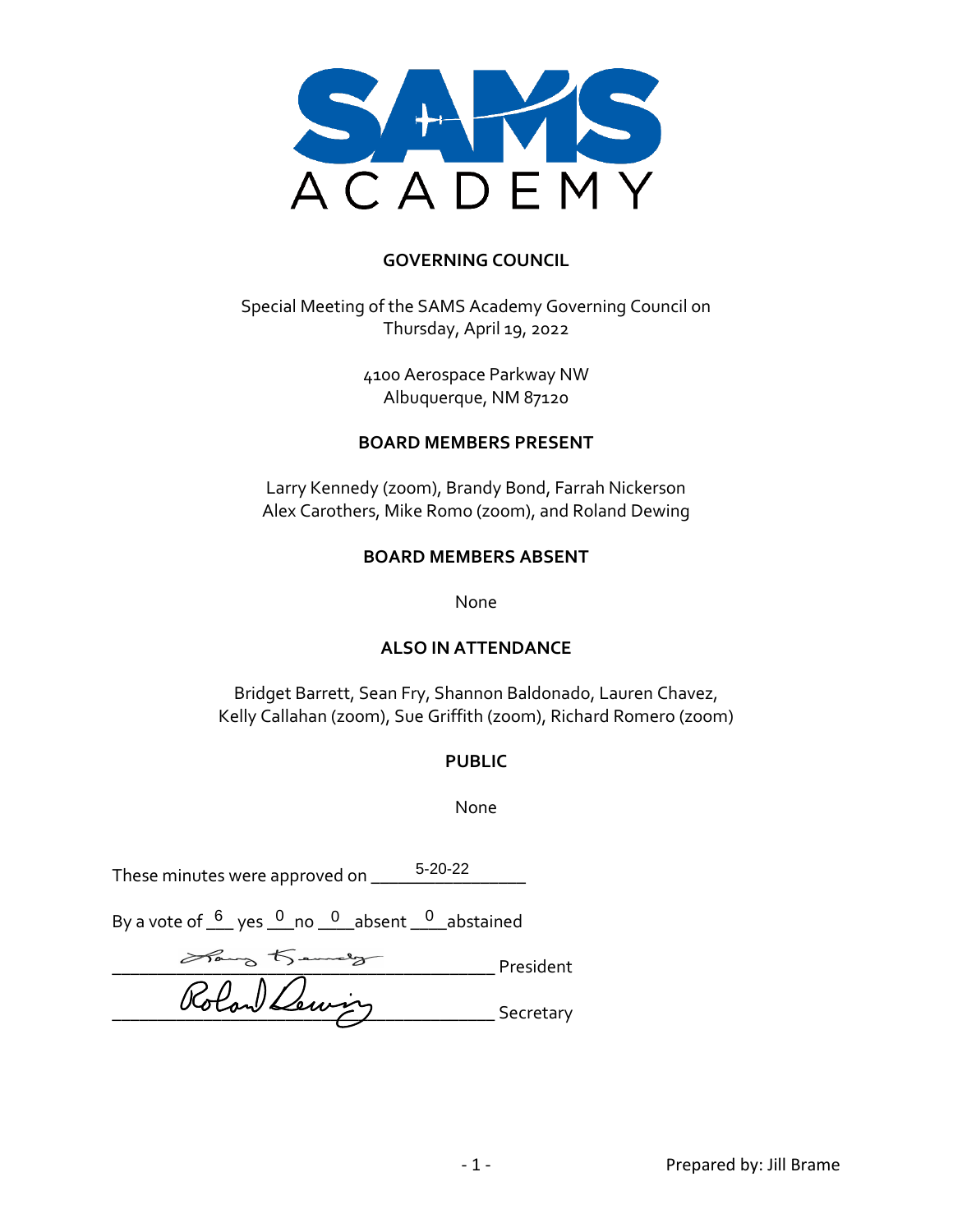## **I. Call to Order**

Larry Kennedy called to order the Special Meeting of the Governing Council for the Southwest Aeronautics, Mathematics, and Science Academy on April 14, 2022 at 8:37 AM in the conference room at 4100 Aerospace Parkway NW, Albuquerque, NM 87120.

## **A. Roll Call**

Larry Kennedy asked Jill Brame to call roll. Jill Brame called Roland Dewing, Brandy Bond, Alex Carothers, Farrah Nickerson, and Larry Kennedy. Mike Romo was absent during roll call.

## **B. Adoption of the Agenda\***

Larry Kennedy requested to move the Governing Council Development before ongoing business. Larry Kennedy asked for a motion to approve the amended agenda. Farrah Nickerson made a motion to approve the amended agenda. Alex Carothers seconded the motion. Larry Kennedy called for a voice vote to approve the agenda, all board members present approved. Next, he called for any opposition and upon hearing none, the motion carried unanimously.

## **C. Review/Approval of Minutes from March 18, 2022 Regular Meeting\***

Larry asked for a motion to approve the Minutes from the March 18 regular meeting. Brandy Bond made a motion to approve the minutes. Alex Carothers seconded the motion. Larry Kennedy called for a voice vote to approve the minutes, all board members present approved. Next, he called for any opposition and upon hearing none, the motion carried unanimously.

## **II. Public Comment**

None.

# **III. Administrative Update**

## **A. Student Achievement Report**

Bridget Barrett reported on the following:

- Edgenuity progress
- Activities at the school (Prom, Archery)
- Open House for new students/families was a success
- Discussed enrollment for the current school year and for next school year
- Next Equity Council meeting is 4/20/22
- Covid protocols and updates

- End of year assessments (Science test, staff surveys, family surveys, HA selfevaluation)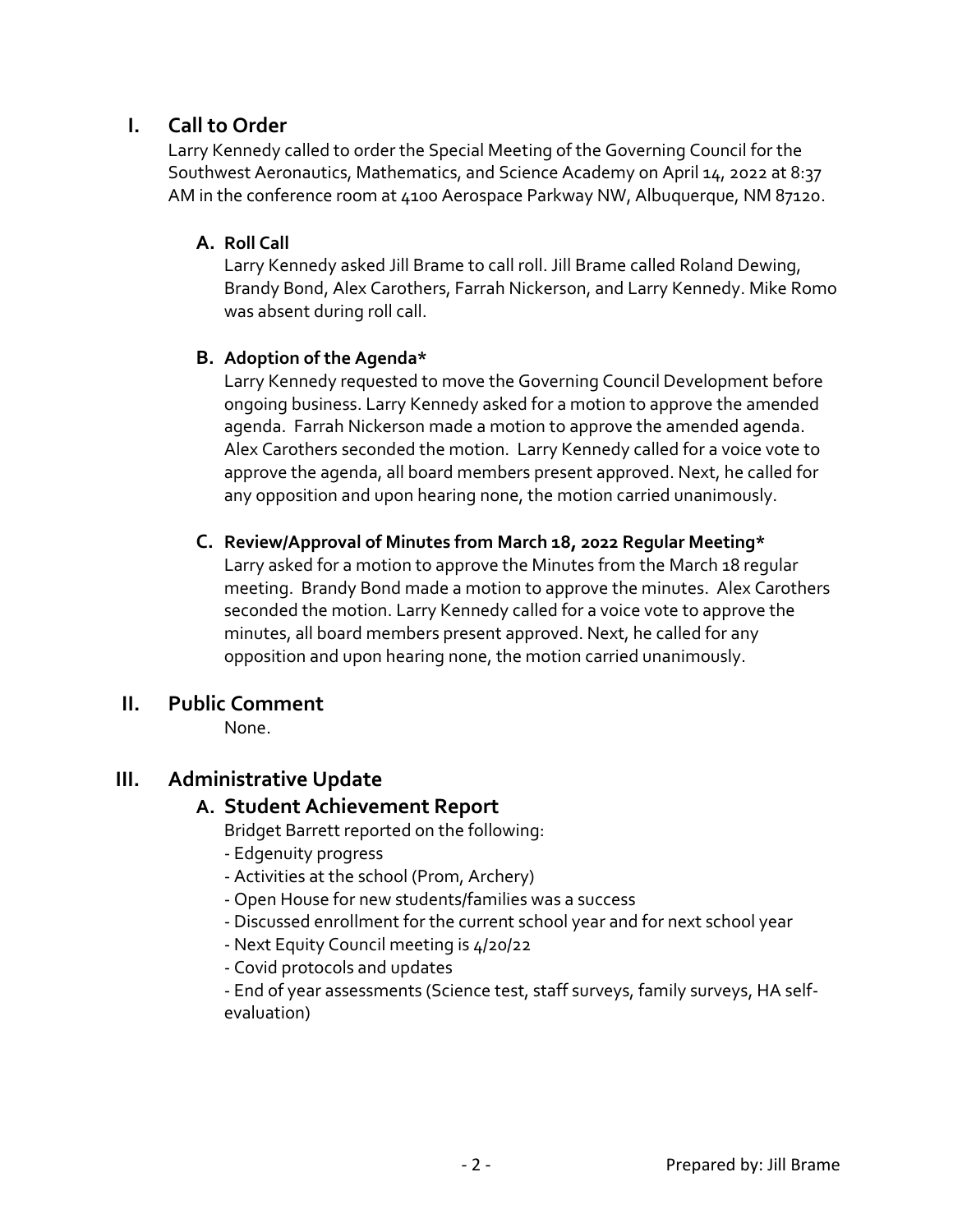## **IV. New Business Matters**

## **A. Legislative Update from Lobbyists**

Larry Kennedy welcomed Sue Griffith and Richard Romero and asked them to present a report from this year's legislative session. Sue Griffith reported the following:

- Thanked everyone for letting them be part of the SAMS community

- We had a very successful 30 day session; next year will be 60 days

- The school asked for \$150,000 for capital outlay and received it. (\$90,000 from Sen. Harold Pope and \$60,000 from Rep. Joy Garratt)

- Because of the redistricting that was approved, we will have new representation in the House and Senate. Sen. Pope will remain for two more years. With the new location of the school, that will also change the representation.

+ Joy Garratt still wants to support the school as she loves the things that are happening

Richard Romero reminded everyone that once new rep is announced, it will be important to introduce them to the school.

\* Mike Romo arrive at 8:49AM.

Sue Griffith continued with important legislation updates:

- HB43 with regards to lease assistance (passed)

- SB1- increase of pay for licensed teachers (passed)

- SB212 – capital outlay bill (passed)

- SB36 – for retiree health care (passed)

- HB13- Teacher residencies would help any student that wants to become a teacher (passed)

- HB73 – allows for retirees to return to work (passed)

Both Sue and Richard shared the importance of reaching out to senators and representatives and attending fundraisers and other events.

Larry Kennedy asked about which district our new school would fall in and Sue said would reach out to all the members with that information.

## **B. Governing Council Member Recruitment**

Larry Kennedy reminded the governing council members to be recruiting new members for the council.

## **C. Athletic Equity Policy\***

Larry Kennedy asked Bridget Barrett to explain the following policies. Bridget Barrett explained that this policy gives equity to girls and boys in athletics. Larry Kennedy called for a motion. Farrah Nickerson made a motion to approve the athletic equity policy. Brandy Bond seconded. Larry Kennedy called for a voice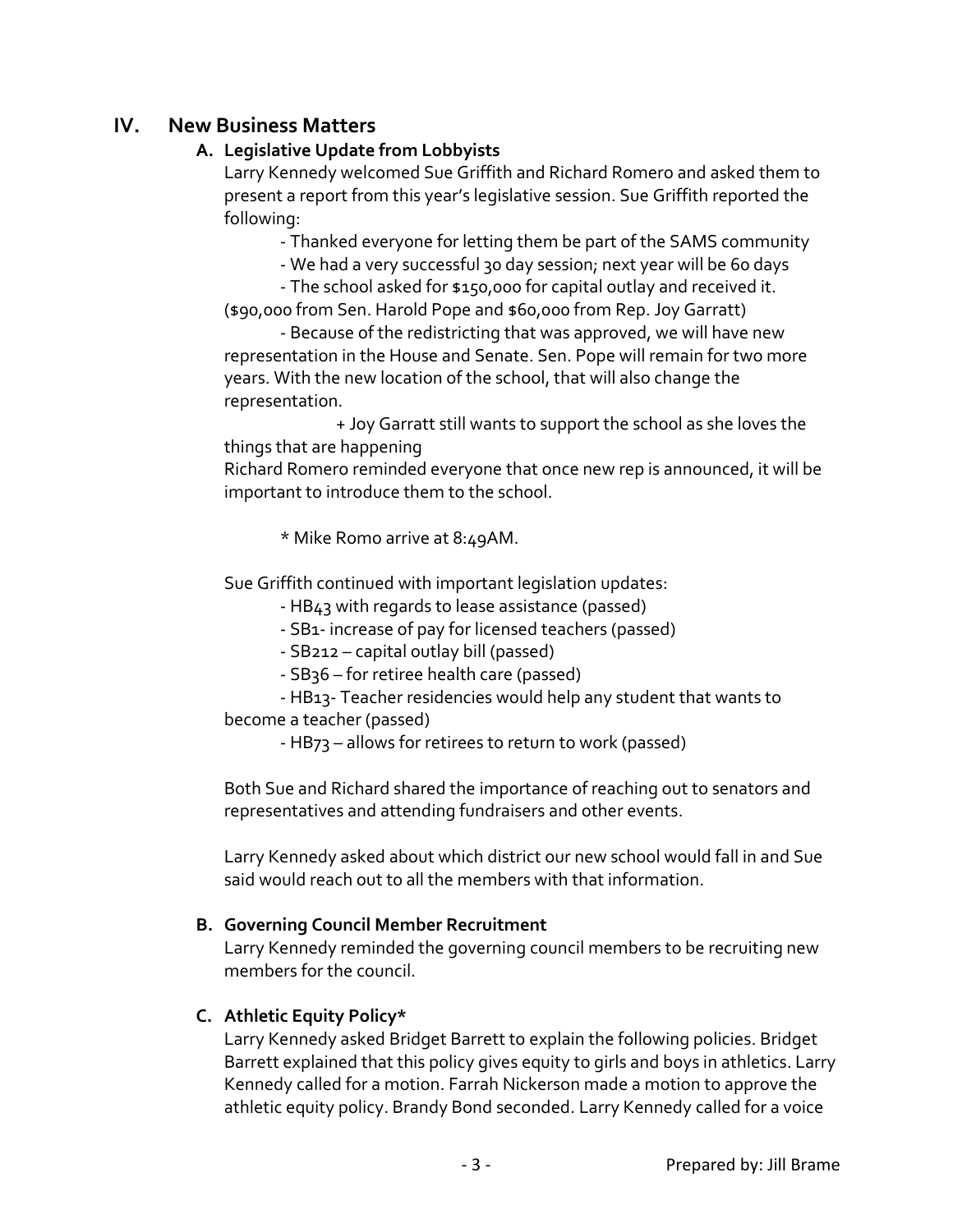vote to approve the Athletic Equity Policy, all board members present approved. Next, he called for any opposition and upon hearing none, the motion carried unanimously.

### **D. Anti-Bullying Policy\***

Because of the last minute changes that were presented, Mike Romo made a motion to table this policy for the next meeting so the governing council can review. Brandy Bond seconded. Larry Kennedy called for a voice vote to approve tabling the Anti-Bullying policy, all board members present approved. Next, he called for any opposition and upon hearing none, the motion carried unanimously.

### **E. Medical Cannabis Policy\***

Bridget Barrett explained that this policy allows those with medical cannabis cards to be able to use medical cannabis on campus. Brandy Bond asked if there was an age limit. Bridget Barrett said as long as they have the card, they can use on campus. Farrah Nickerson made a motion to approve the Medical Cannabis Policy. Alex Carothers seconded. Larry Kennedy called for a voice vote to approve the Medical Cannabis policy, all board members present approved. Next, he called for any opposition and upon hearing none, the motion carried unanimously.

## **F. Attendance During Pandemic Policy\***

Bridget Barrett explained that this policy is for student attendance during pandemic periods. Farrah Nickerson made a motion to approve the Attendance During Pandemic policy. Brandy Bond seconded. Larry Kennedy called for a voice vote to approve the Attendance During Pandemic policy, all board members present approved. Next, he called for any opposition and upon hearing none, the motion carried unanimously.

#### **G. Social Media Policy\***

Bridget Barrett explained this policy says what is and is not allowed on the school campus in regards to Social Media. Several governing council members had questions about this policy and requested that the policy be tabled to be further reviewed and discussed. Farrah Nickerson made a motion to table the Social Media Policy until a further meeting. Alex Carothers seconded. Larry Kennedy called for a voice vote to approve tabling the Social Media policy, all board members present approved. Next, he called for any opposition and upon hearing none, the motion carried unanimously.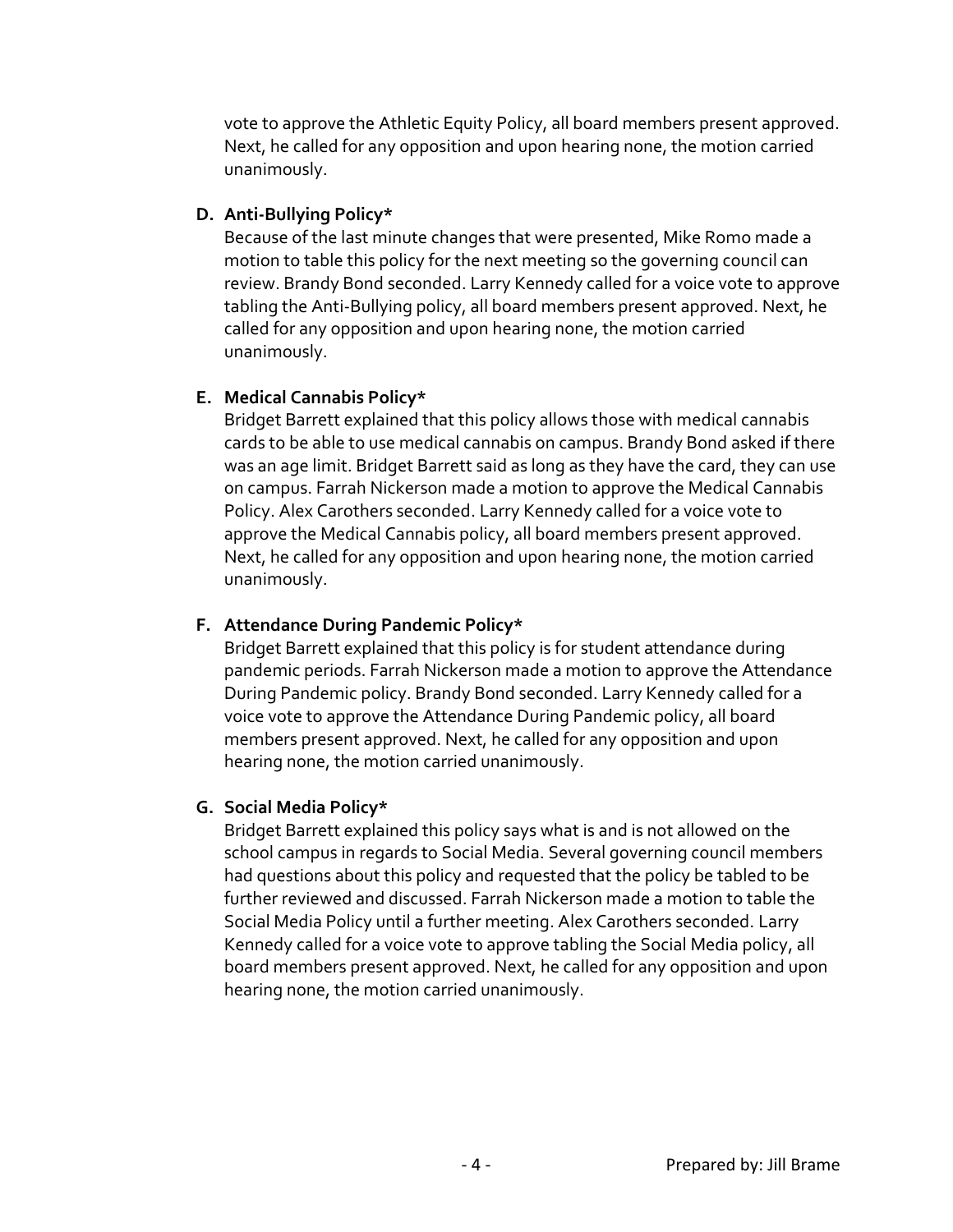## **V. Governing Council Development**

## **A. Presentation from Kelly Callahan PCSNM**

Kelly Callahan said she is working with Sean Fry to determine with the FY23 budget meeting will be in order for the governing council to receive their required training hours.

Kelly Callahan is also working with the head administrator, Bridget Barrett, on her self-evaluation. She reminded the governing council that they will need to evaluate her before June 30<sup>th</sup> in a closed session.

Kelly Callahan also reminded the governing council that work is being done on strategic goals (working on recruiting and a mission specific goal around aviation). She recommends doing a retreat to build a strategic plan for the school.

# **VI. Ongoing Business Matters**

## **A. Aviation Program Update**

Dr. Chavez reported:

- The status of the airplane and some repairs that need to happen

- said all classes are going well

## **B. Facility Update**

Larry Kennedy asked Jill Brame to give an update on the new facility. Jill Brame explained that footings have been poured and plumbing lines have been installed. She said that she will be going later in the day to the site for the weekly update.

## **VII. Finance Report**

## **A. Business Office Operation Update**

Sean Fry reported that the finance committee met before the board meeting. He also reported:

\* Revenues are 74.1% of budget.

\* Expenditures are 67.6% of the budget

He also reviewed the finance packet with the governing council and reported that reimbursements are now being received from the state. He told the board that the finance committee will be having a special meeting to discuss the budget for FY23.

## **B. Voucher Approvals\***

Sean Fry asked for consideration of the voucher report. Larry Kennedy called for a motion to approve the vouchers. Farrah Nickerson made a motion to approve the vouchers. Mike Romo seconded the motion. Larry Kennedy called for a voice